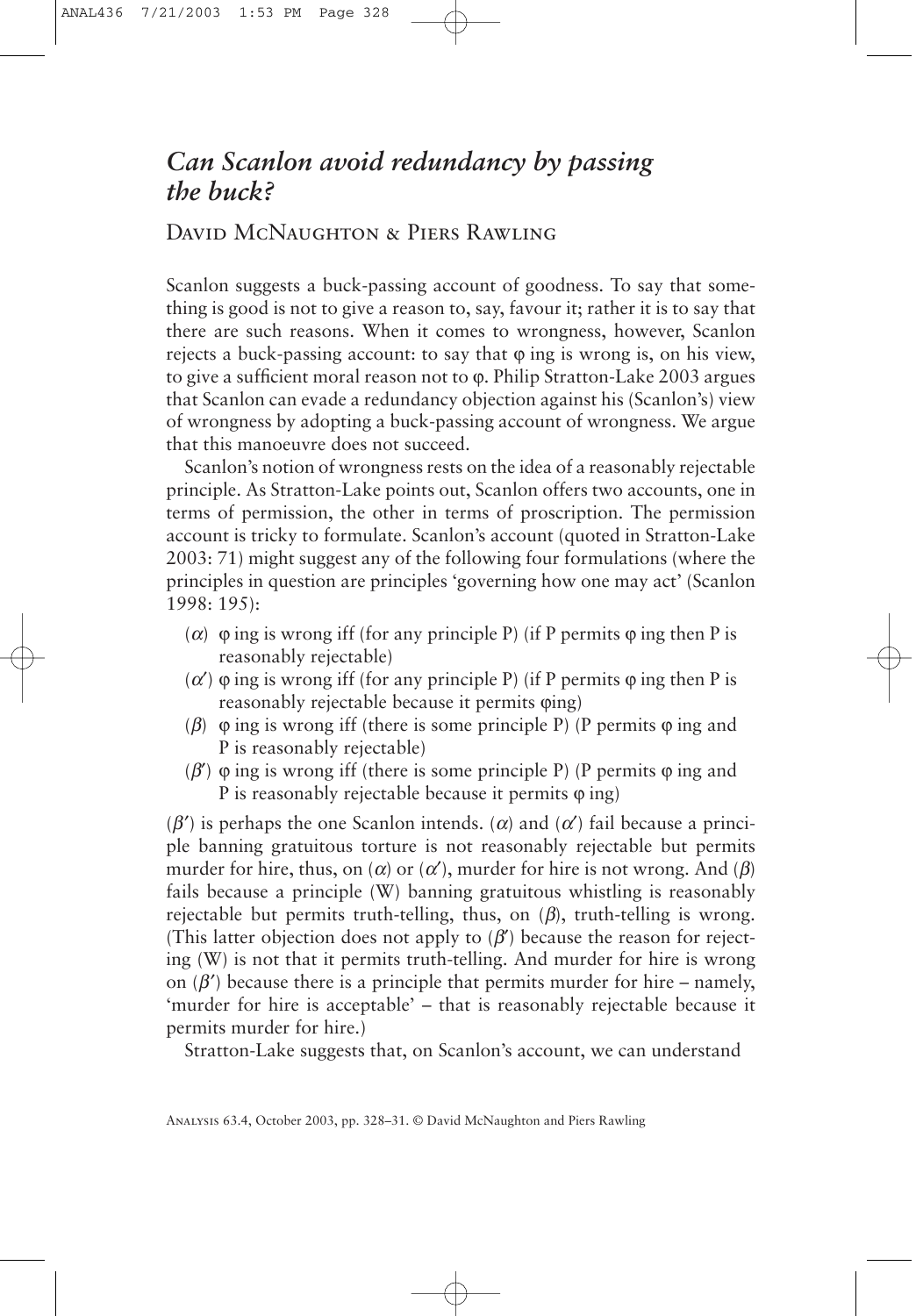can scanlon avoid redundancy by passing the buck? 329

(1) The fact that torturing others for fun is cruel … makes this act wrong …

and

(2) The fact that torturing others for fun is wrong provides us with a reason not to do this act

… as

(1\*) The fact that torturing others for fun is cruel … provides us with a reason to reject principles that permit such acts …

and

(2\*) The fact that torturing others for fun is permitted by principles that others could reasonably reject provides us with a reason not to do this act. (2003: 75)

We doubt this. Torturing others for fun is permitted by (W). But the fact that torturing others for fun is cruel does not provide us with a reason to reject (W). And the fact that torturing others for fun is permitted by a prin- $\text{circle} - (\text{W})$  – that others could reasonably reject does not provide us with a reason not to torture others for fun.

We favour the proscription account (Scanlon 1998: 153) since it is easier to work with:

( $\gamma$ )  $\varphi$  ing is wrong iff (there is a principle P) (P forbids  $\varphi$  ing and P is not reasonably rejectable)

As we have seen, Stratton-Lake appeals to a permission account, but this does not materially affect his discussion, which can be viewed as concerning the relation among:

(A)  $\varphi$  ing is wrong

- (B)  $\varphi$  ing is forbidden by principles that are not reasonably rejectable
- (C) There are sufficient moral reasons not to  $\varphi$

On one interpretation, which Stratton-Lake rejects, Scanlon claims that when (A) holds, it does so because (B) holds, in the sense that (B) is the ground of (A). This account is perhaps open to a *Euthyphro* objection, but, like Stratton-Lake, we set that aside. The concern here is a redundancy objection:

Suppose  $\varphi$  ing is forbidden by P, where no one could reasonably reject P. Thus  $\varphi$  ing is wrong because forbidden by P. But P must either be basic or supported by some reasons R. In either case, adverting to reasonable rejectability is redundant: either  $P$  is basic and  $\varphi$  ing is wrong because forbidden by P, or  $\varphi$  ing is wrong because forbidden by R.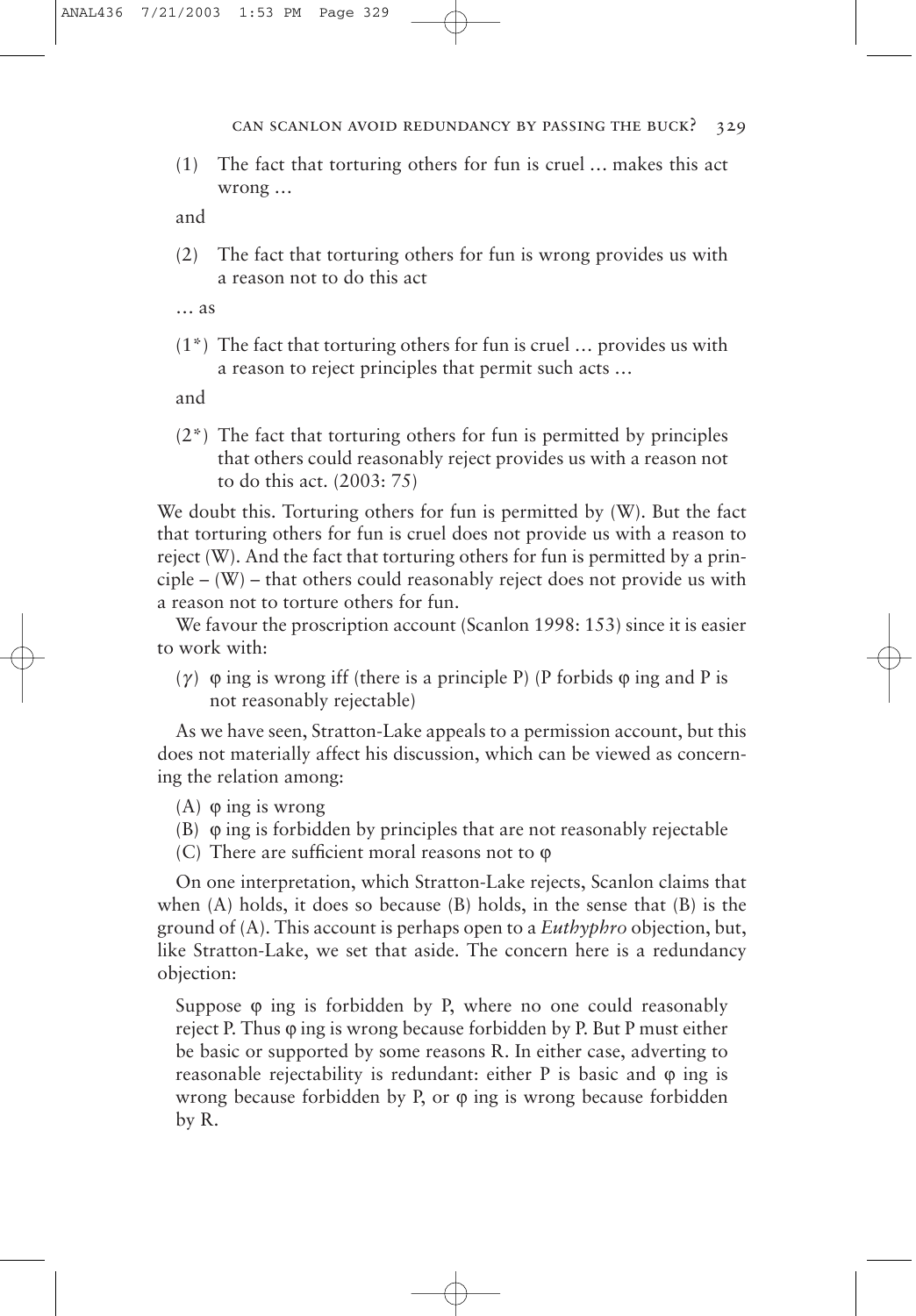## 330 david mcnaughton & piers rawling

Stratton-Lake argues, however, that Scanlon is best interpreted not as claiming that when (A) holds, it does so because (B) holds, but as claiming, rather, that, when they hold, (A) and (B) report the very same fact. But this does not evade a redundancy objection:

Suppose  $\varphi$  ing is forbidden by P, where no one could reasonably reject P. This is to say that  $\varphi$  ing is wrong. But P must be basic or supported by some reasons R. Thus adverting to reasonable rejectability is redundant: either P is basic and provides sufficient moral reason not to  $\varphi$ , or R is sufficient moral reason not to  $\varphi$ .

Stratton-Lake suggests that Scanlon can evade this objection if he abandons the thought that 'the fact that an action would be wrong constitutes sufficient reason not to do it (almost?) no matter what other considerations there might be in its favour' (Scanlon 1998: 148). Rather than claim that,

(D) when it holds,  $(A)$  gives a sufficient moral reason not to  $\varphi$ , Scanlon should adopt a buck-passing view of wrongness<sup>1</sup> and claim, rather, that  $(A)$  reports that there are such reasons  $-i.e.:$ 

 $(E)$  when it holds,  $(A)$  reports the very same fact as reported by  $(C)$ .

That is, on Stratton-Lake's view, Scanlon should adopt a view on which, when  $(A)$  holds,  $(A)$ ,  $(B)$  and  $(C)$  all report the same fact. But does this render appeal to reasonable rejectability non-redundant?

Consider Stratton-Lake's argument (2003: 74–75; reformulated in terms of proscription rather than permission):

In relation to torturing other people for fun it seems that Scanlon would say that:

(1) The fact that torturing others for fun is cruel (a) makes this act wrong and (b) provides us with a reason not to do it.

and

(2) The fact that torturing others for fun is wrong provides us with a reason not to do this act.

Since Scanlon identifies wrongness with his contractualist principle, (1) and (2) can be understood as:

(1\*) The fact that torturing others for fun is cruel (a) provides us with a reason [not] to reject principles that [forbid] such acts and (b) provides us with a reason not to do it.

<sup>&</sup>lt;sup>1</sup> As Stratton-Lake has pointed out to us in correspondence, he claims merely that Scanlon should abandon (D) – he does not claim that Scanlon should adopt (E). One issue, then, is whether Scanlon has conceptual space to abandon (D) without adopting (E). We think he does not. (We, however, deny both (D) and (E) in McNaughton and Rawling, forthcoming.)